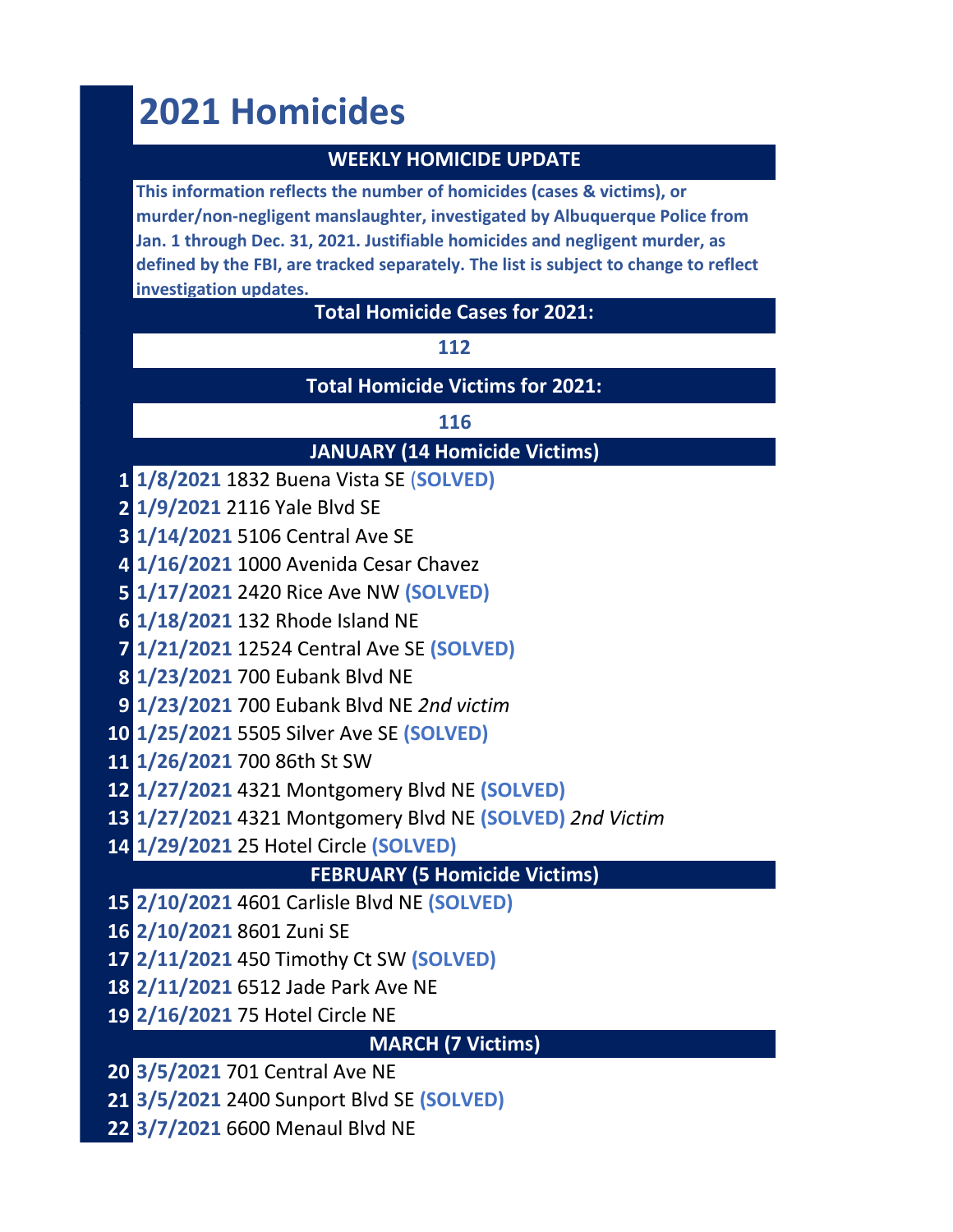**3/23/2021** 7407 Central Ave NE **(SOLVED) 3/25/2021** 4400 Pan American Freeway **(SOLVED) 3/28/2021** 700 1st St SW **3/30/2021** 1000 Louisiana Blvd SE **APRIL (13 Victims) 4/2/2021** 601 Paisano St NE **4/3/2021** 7829 Pinewood Dr NW **4/5/2021** 13001 Singing Arrow Ave SE **4/6/2021** 515 Utah St SE **(CLOSED) 4/11/2021** 13317 Central Ave NE **(SOLVED) 4/11/2021** 1358 Wyoming Blvd NE **4/12/2021** 25 Hotel Circle **4/16/2021** 7407 Central Ave NE **4/17/2021** 1315 Menaul Blvd NE **4/21/2021** Westgate Heights Park SW **(SOLVED) 4/22/2021** 8319 Central Ave NE **4/23/2021** 801 Locust NE **(SOLVED) 4/24/2021** 1208 Chama St NE **(SOLVED) MAY (9 Homicide Victims) 5/1/2021** 1924 Second St NW **(SOLVED) 5/12/2021** 9547 Sun Dancer Dr NW **(SOLVED) 5/12/2021** 8300 Constitution Ave NE **(SOLVED) 5/12/2021** 8300 Constitution Ave NE **(SOLVED)** *2nd Victim* **5/12/2021** 8300 Constitution Ave NE **(SOLVED)** *3rd Victim* **5/15/2021** 13300 Central Blvd NE **(SOLVED) 5/23/2021** 9927 Rio Madre Ave SW **(SOLVED) 5/28/2021** 8728 Spring Sage Ct SW **(SOLVED) 5/29/2021** 223 63rd St NW **JUNE (12 Homicide Victims) 6/6/2021** 7300 Blue Avena St SW

**6/6/2021** 421 Broadway Ave SW

**6/7/2021** 1515 Columbia SE **(SOLVED)**

**6/12/2021** 13403 Central Ave NE **(SOLVED)**

**6/14/2021** 2001 Candelaria Rd NE **(SOLVED)**

**6/16/2021** 6441 Western Trail NW **(SOLVED)**

**6/17/2021** 6012 Iliff Rd NW

**6/20/2021** 528 Vassar Dr SE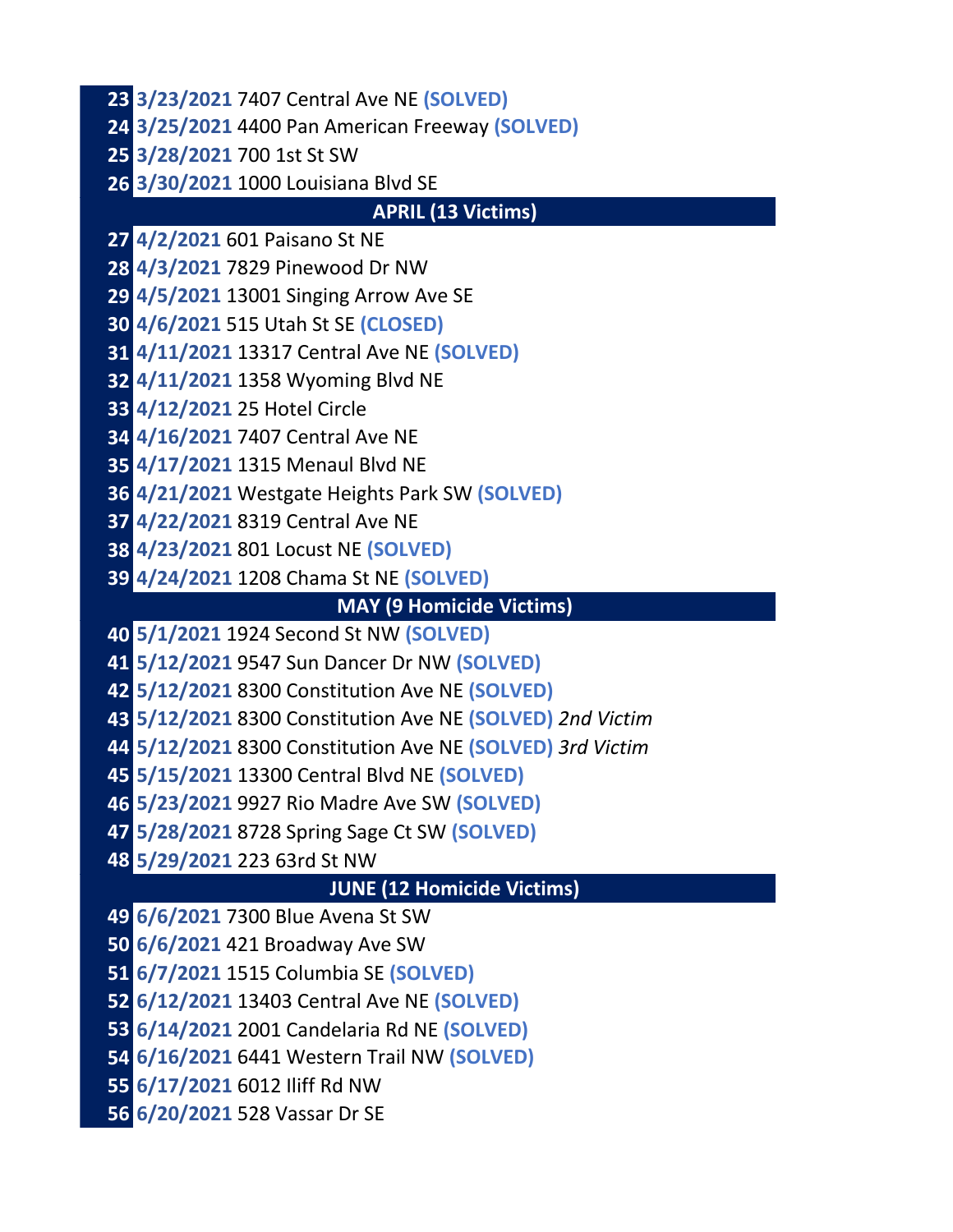**6/20/2021** 129 Pennsylvania St NE

**6/21/2021** 6015 Iliff Rd NW **(SOLVED)**

**6/27/2021** 5920 Osuna Rd NE

**6/29/2021** 809 San Pedro Dr SE

#### **JULY (10 Homicide Victims)**

**7/1/2021** 4700 Paseo Del Norte NE

**7/2/2021** 421 Tennessee St NE

**7/2/2021** 415 Grove St SE

**7/4/2021** 315 Lansing Dr SW **(SOLVED)**

**7/10/2021** 320 Central Ave SW **(SOLVED)**

**7/10/2021** 1400 Cardenas Dr SE

**7/21/2021** 6001 Topke Pl NE **(SOLVED)**

**7/25/2021** 4248 Eubank Blvd NE

**7/29/2021** 1720 Central Ave SE

**7/31/2021** 1720 Central Ave SE

#### **AUGUST (11 Homicide Victims)**

**8/1/2021** 3200 Central Ave SE

**8/3/2021** 715 Gold Ave SW

8/3/2021 1000 Avenida Cesar Chavez

8/8/2021 100 Aerospace Parkway SW **(SOLVED)**

8/9/2021 1100 Central Ave SE

8/12/2021 2105 Louisiana Blvd NE **(SOLVED)**

8/13/2021 1101 Park Ave SW **(SOLVED)**

8/15/2021 8614 Central Ave SE

8/19/2021 511 Bridge Blvd SW **(SOLVED)**

8/27/2021 443 Texas St NE

**8/28/2021** 500 Tennessee St NE

**SEPTEMBER (6 Homicide Victims)**

**9/9/2021** 200 Tramway Blvd SE

**9/19/2021** 9701 Central Ave NW **(SOLVED)**

**9/21/2021** 1100 Central Ave SE

**9/22/2021** 434 Kentucky St SE **(SOLVED)**

**9/24/2021** 203 47th St NW **(SOLVED)**

**9/29/2021** 10408 Prospect Ave NE

**OCTOBER (7 Homicide Victims)**

**10/1/2021** 7401 San Pedro Dr NE **(SOLVED)**

**10/6/2021** 2026 Central Ave SW **(SOLVED)**